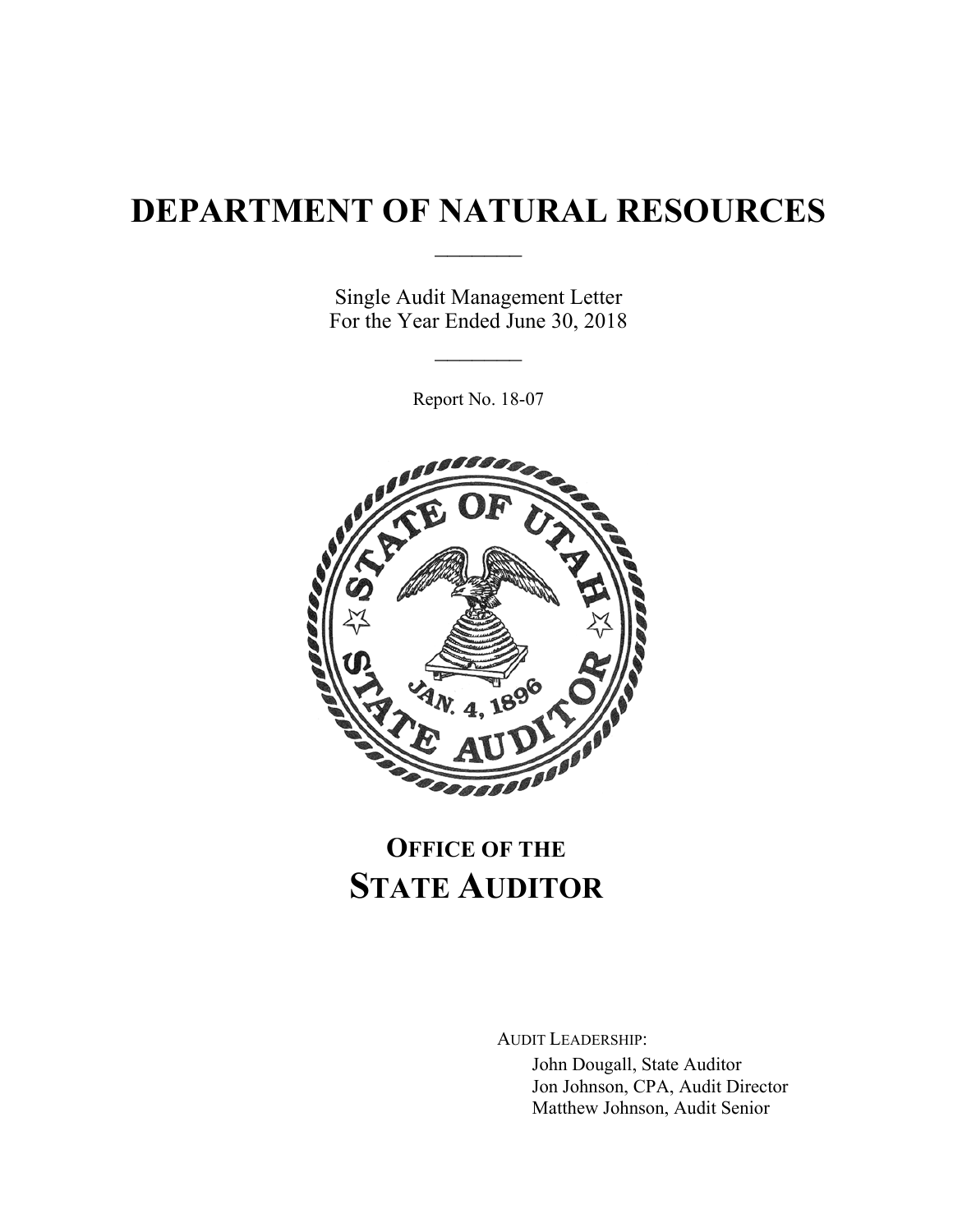# **DEPARTMENT OF NATURAL RESOURCES**

**Single Audit Management Letter**  FOR THE YEAR ENDED JUNE 30, 2018

# TABLE OF CONTENTS

#### **SINGLE AUDIT MANAGEMENT LETTER** 1

| <b>FINDINGS AND RECOMMENDATIONS:</b> |                                                                       | <b>DNR</b><br>Division             | Federal<br><b>Program</b>          | Type/<br><b>Applicability</b> |    |
|--------------------------------------|-----------------------------------------------------------------------|------------------------------------|------------------------------------|-------------------------------|----|
| 1.                                   | Noncompliance with Subrecipient<br>Monitoring Requirements            | <b>FFSL</b>                        | Cooperative Forestry<br>Assistance | SD-f; RN-f                    | 3  |
| 2.                                   | Noncompliance with Reporting<br>Requirements                          | Wildlife Resources                 | Cooperative Forestry<br>Assistance | SD-f; RN-f                    | 4  |
| 3.                                   | No Independent Review of Federal<br>Reports and Matching Requirements | <b>FFSL</b>                        | Cooperative Forestry<br>Assistance | $SD-f$                        | 5  |
| 4.                                   | Inadequate Internal Controls Over<br>Cash Draws                       | FFSL/<br><b>Wildlife Resources</b> | Cooperative Forestry<br>Assistance | $SD-f$                        | 6  |
| 5.                                   | Inadequate Internal Controls Over<br>Suspension and Debarment         | <b>FFSL</b>                        | Cooperative Forestry<br>Assistance | $SD-f$                        | 7  |
| 6.                                   | Backdating of Transactions for<br>Period of Performance               | Wildlife Resources                 | Cooperative Forestry<br>Assistance | $SD-f$                        | 8  |
| 7.                                   | Inadequate Controls Over Allocation<br>of Leave Balances              | <b>FFSL</b>                        | Cooperative Forestry<br>Assistance |                               | 9  |
| 8.                                   | Inadequate Controls Over Capital<br><b>Asset Inventory</b>            | <b>Wildlife Resources</b>          | Fish and Wildlife<br>Cluster       | SD-f; RN-f                    | 10 |
| 9.                                   | Noncompliance with Period of<br>Performance Requirements              | Wildlife Resources                 | Fish and Wildlife<br>Cluster       |                               | 11 |
|                                      |                                                                       |                                    |                                    |                               |    |

Finding Type:<br>
SD Significant Deficiency of Internal Control<br>
f Federal Program

- SD Significant Deficiency of Internal Control<br>RN Reportable Noncompliance or Illegal Acts Reportable Noncompliance or Illegal Acts
- 
- 

Page **Page**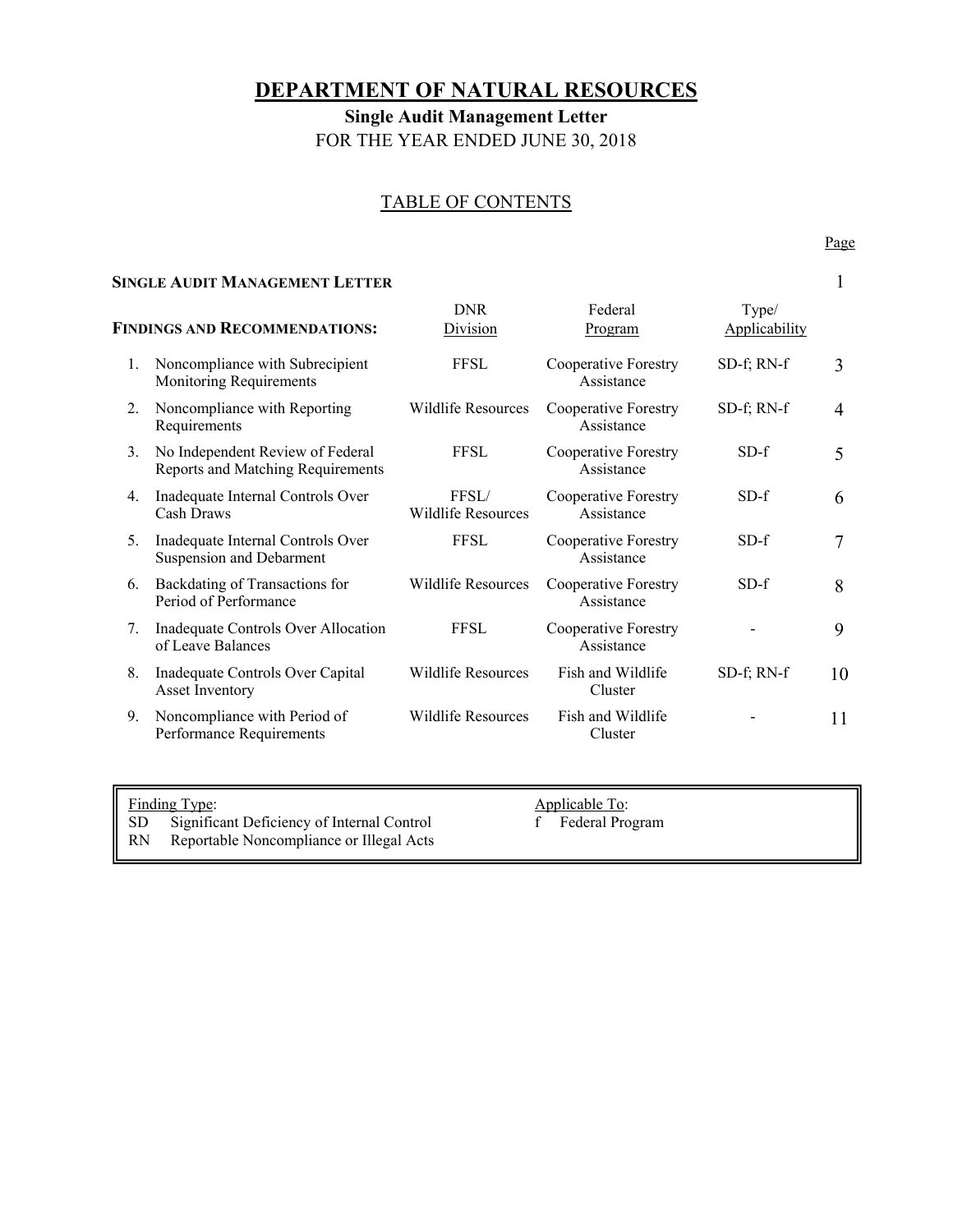

**OFFICE OF THE STATE AUDITOR**

# **SINGLE AUDIT MANAGEMENT LETTER NO. 18-07**

November 5, 2018

Michael Styler, Executive Director Department of Natural Resources 1594 West North Temple, Suite 3710 P.O. Box 145610 SLC, Utah 84114-5610

Dear Mr. Styler:

This management letter is issued as a result of the Department of Natural Resources' (the Department's) portion of the statewide single audit for the year ended June 30, 2018. Our final report on compliance and internal control over compliance issued to meet the reporting requirements of Title 2 U.S. *Code of Federal Regulations* (CFR) Part 200, *Uniform Administrative Requirements, Cost Principles, and Audit Requirements for Federal Awards* (Uniform Guidance) is issued under separate cover. We tested the following federal programs at the Department:

- Cooperative Forestry Assistance
- Fish and Wildlife Cluster

In planning and performing our audit of compliance of the programs listed above, we considered the Department's compliance with the applicable types of compliance requirements as described in the *OMB Compliance Supplement* for the year ended June 30, 2018. We also considered the Department's internal control over compliance with the types of requirements described above that could have a direct and material effect on the programs tested in order to determine the auditing procedures that were appropriate in the circumstances for the purpose of expressing an opinion on compliance and to test and report on internal control over compliance in accordance with the Uniform Guidance, but not for the purpose of expressing an opinion on the effectiveness of internal control over compliance. Accordingly, we do not express an opinion on the effectiveness of the Department's internal control over compliance.

A *deficiency in internal control over compliance* exists when the design or operation of a control over compliance does not allow management or employees, in the normal course of performing their assigned functions, to prevent or to detect and correct on a timely basis noncompliance with a type of compliance requirement of a federal program. A *material weakness in internal control over compliance* is a deficiency, or a combination of deficiencies, in internal control over compliance, such that there is a reasonable possibility that material noncompliance with a type of compliance requirement of a federal program will not be prevented, or detected and corrected on a timely basis. A *significant deficiency in internal control over compliance* is a deficiency, or a combination of deficiencies, in internal control over compliance that is less severe than a material weakness, yet important enough to merit attention by those charged with governance.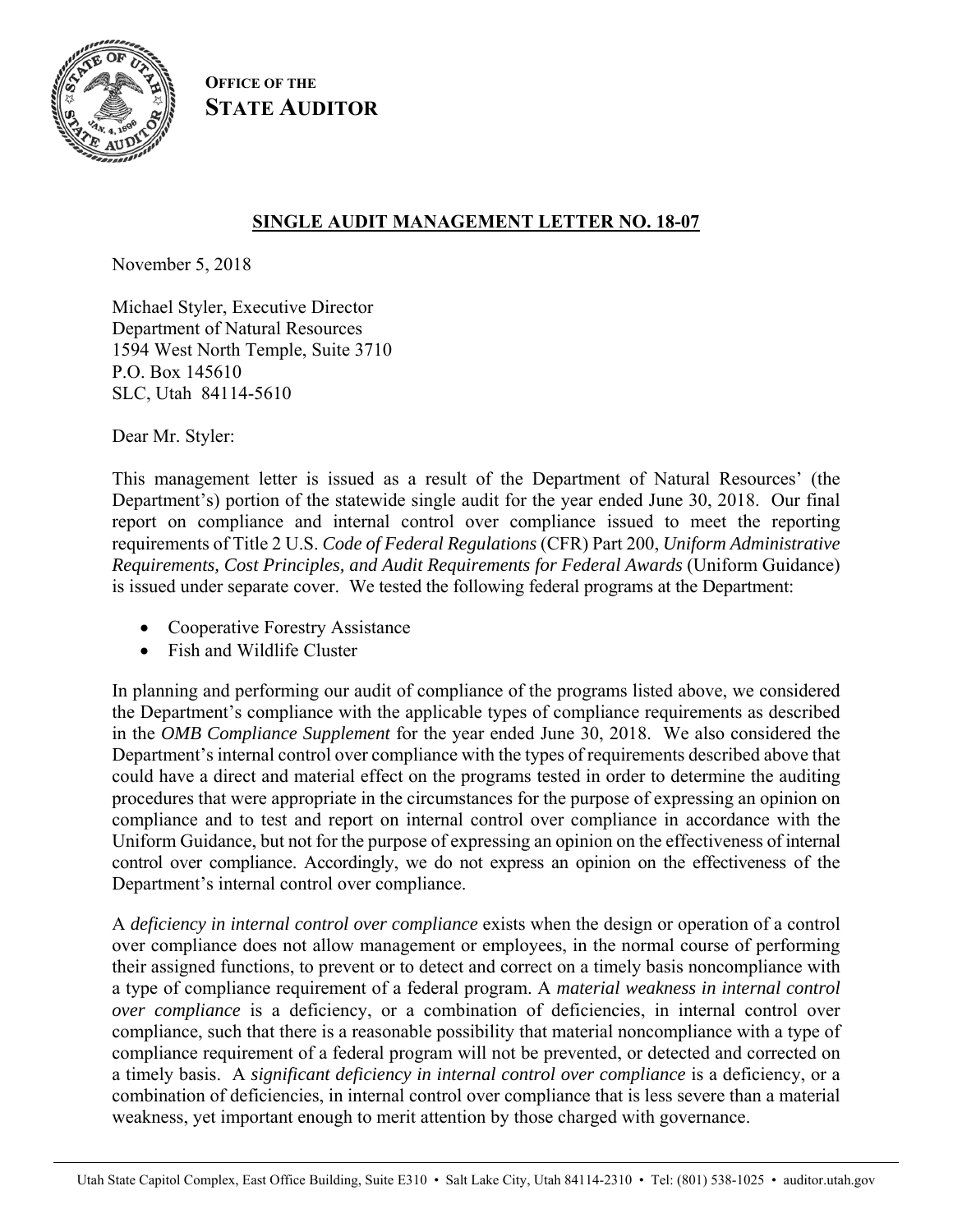Our consideration of internal control over compliance was for the limited purposes described in the second paragraph and was not designed to identify all deficiencies in internal control over compliance that might be material weaknesses or significant deficiencies and therefore, material weaknesses or significant deficiencies may exist that were not identified. In addition, because of inherent limitations in internal control, including the possibility of management override of controls, misstatements due to error or fraud may occur and not be detected by such controls.

We did not identify any deficiencies in the Department's internal control that we consider to be material weaknesses. However, we consider the deficiencies in internal control over compliance presented in the accompanying schedule of findings and recommendations as Findings 1 through 6 and 8 to be significant deficiencies.

The Department's written responses to and Corrective Action Plans for the findings identified in our audit were not subjected to the audit procedures applied in our audit and, accordingly, we express no opinion on them.

The purpose of this communication is solely to describe the scope of our testing of internal control over compliance and the results of that testing. Accordingly, this communication is not suitable for any other purpose.

We appreciate the courtesy and assistance extended to us by the personnel of the Department during the course of our audit, and we look forward to a continuing professional relationship. If you have any questions, please contact me.

Sincerely,

Jon T Johnson

Audit Director (801) 538-1359 jonjohnson@utah.gov

cc: Roger Lewis, Finance Director, Department of Natural Resources Brian Cottam, State Forester/Director, Division of Forestry, Fire, and State Lands Stacy Carroll, Administrative Services Manager, Division of Forestry, Fire, and State Lands Mike D. Fowlks, Director, Division of Wildlife Resources Kenny Johnson, Administrative Services Section Chief, Division of Wildlife Resources Linda Braithwaite, Financial Manager, Division of Wildlife Resources Eric Hyatt, Federal Aid Coordinator, Division of Wildlife Resources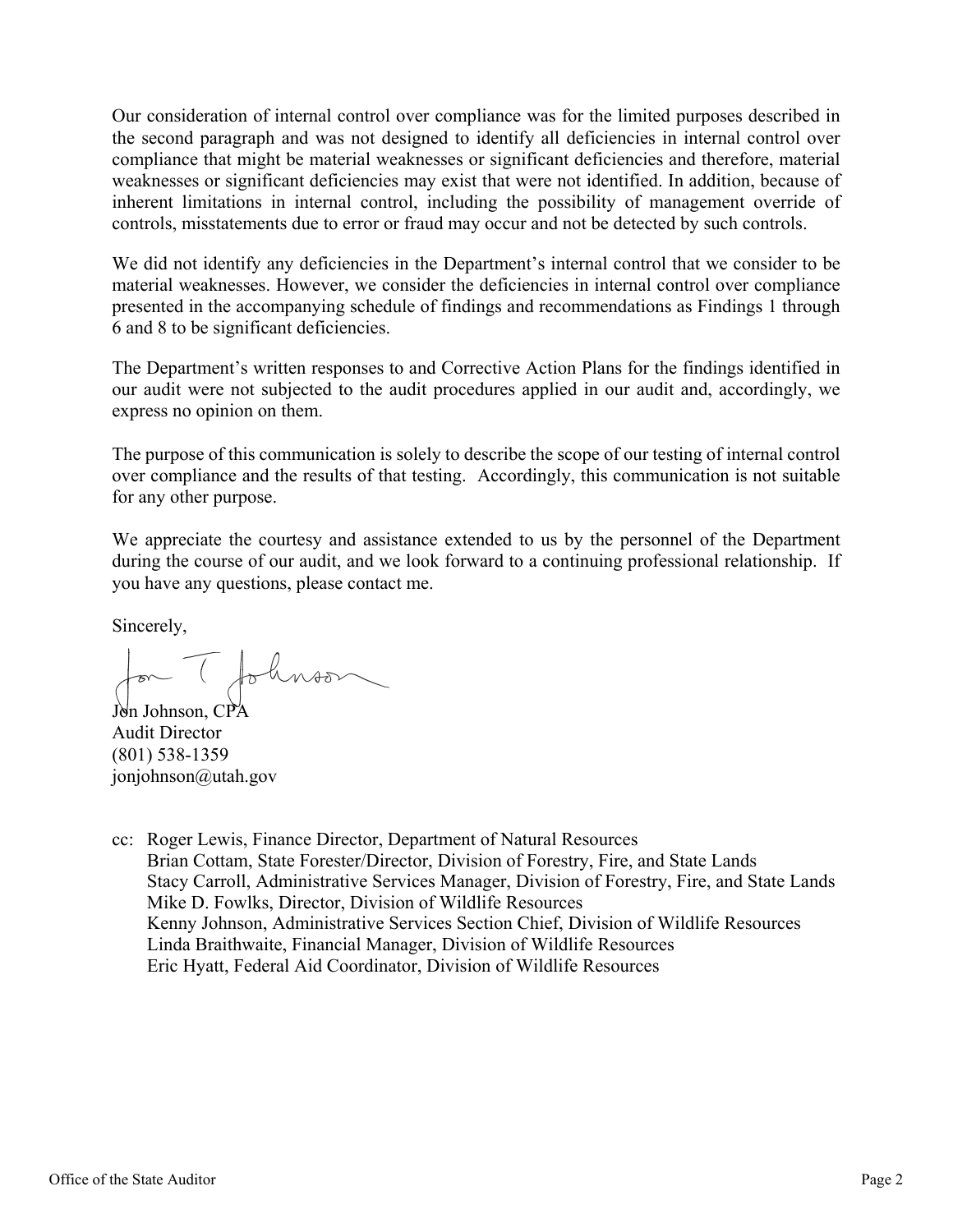# **FINDINGS AND RECOMMENDATIONS**

# **1. NONCOMPLIANCE WITH SUBRECIPIENT MONITORING REQUIREMENTS**

Federal Agency: **Department of Agriculture**  CFDA Number and Title: **10.664 Cooperative Forestry Assistance**  Federal Award Numbers: **Various**  Questioned Costs: **\$0** Pass-through Entity: N/A Prior Single Audit Report Finding Number: N/A

We noted the following weaknesses related to the Department of Natural Resources' (Department's) Division of Forestry, Fire, and State Lands (FFSL) monitoring of subrecipients:

- a. At the time FFSL subawarded program funds, it failed to provide the subrecipients with the required federal award information including the CFDA name and number, Federal Award Identification Number (FAIN), and other applicable terms and conditions required by 2 CFR 200.331(a). Because the subrecipients were not made aware of the award information, the pass-through awards have likely not been included in the subrecipients' Schedules of Federal Financial Assistance and subject to single audit testing at the subrecipient level.
- b. FFSL is not 1) verifying that every subrecipient is potentially audited as required by Uniform Guidance, Subpart F—Audit Requirements, 2) reviewing the subrecipient single audit reports and 3) taking follow-up or enforcement actions to ensure that subrecipients take timely and appropriate action on all deficiencies noted in single audit reports as required by 2 CFR 200.331(f-h).

FFSL failed to provide all necessary award information and perform the additional monitoring because they were not aware of these subrecipient monitoring requirements. Failure to comply with these subrecipient monitoring requirements could result in inadequate monitoring of federal expenditures and potential noncompliance at the subrecipient level. This, in turn, could result in inappropriate use of federal funds without detection, possible failure to collect questioned costs identified in audit reports, and questioned costs at the state level due to the insufficient monitoring and enforcement actions.

#### **Recommendation:**

**We recommend FFSL implement a system of internal controls to ensure compliance with all subrecipient monitoring requirements detailed in Uniform Guidance sections 200.330 and 331.** 

# *FFSL's Response:*

*The Utah Division of Forestry, Fire, and State Lands concurs with the audit finding.*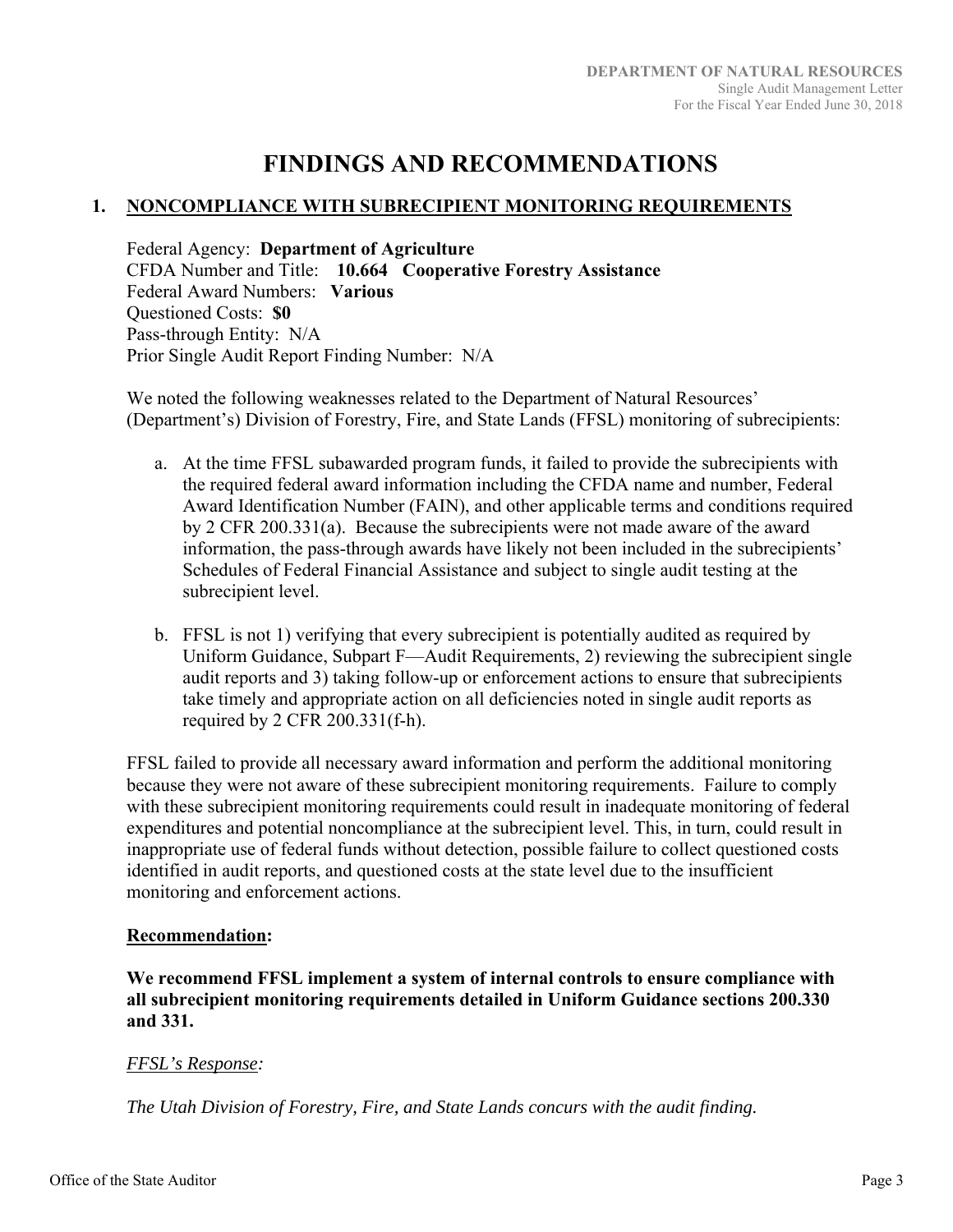# *FFSL's Corrective Action Plan:*

*The Division has been in contact with the Forest Service and has received guidance along with a template that is currently being modified for our specific purposes. This will be implemented in the current fiscal year.* 

*Contact Person: Stacy Carroll, Financial Manager, (801) 538-7307 Anticipated Correction Date: January 1, 2019* 

# **2. NONCOMPLIANCE WITH REPORTING REQUIREMENTS**

Federal Agency: **Department of Agriculture**  CFDA Number and Title: **10.664 Cooperative Forestry Assistance**  Federal Award Numbers: **Various**  Questioned Costs: **\$0** Pass-through Entity: N/A Prior Single Audit Report Finding Number: N/A

For the Cooperative Forestry Assistance Programs the Department's Division of Wildlife Resources (DWR) failed to submit the proper federal reports, as follows:

- a. DWR did not submit any required SF-270 reports during fiscal year 2018. According to individual grant award documentation, DWR was required to submit SF-270 reports for most of the program awards during the fiscal year. This error occurred because DWR believed they were not required to submit the SF-270 for all awards due to a few award documents not requiring it and due to not receiving any further notifications from the awarding federal agency about missing reports.
- b. For 3 of the 4 awards tested for which SF-425 reports were required, DWR failed to submit the reports for fiscal year 2018 as required by the individual grant agreements. This error occurred because DWR thought the SF-425 reports were due on the same date for each grant within the consolidated grants; however, many reports have different due date requirements.

Appropriately filing SF-270 and SF-425 reports is necessary to comply with the federal requirements. Furthermore, it is pertinent that reports are filed timely and accurately to document that DWR is fulfilling its matching requirements for the applicable grants.

#### **Recommendation:**

**We recommend DWR develop and implement a system of internal controls to identify grants that require the SF-425 and SF-270 reports and ensure the reports are submitted in a timely manner.**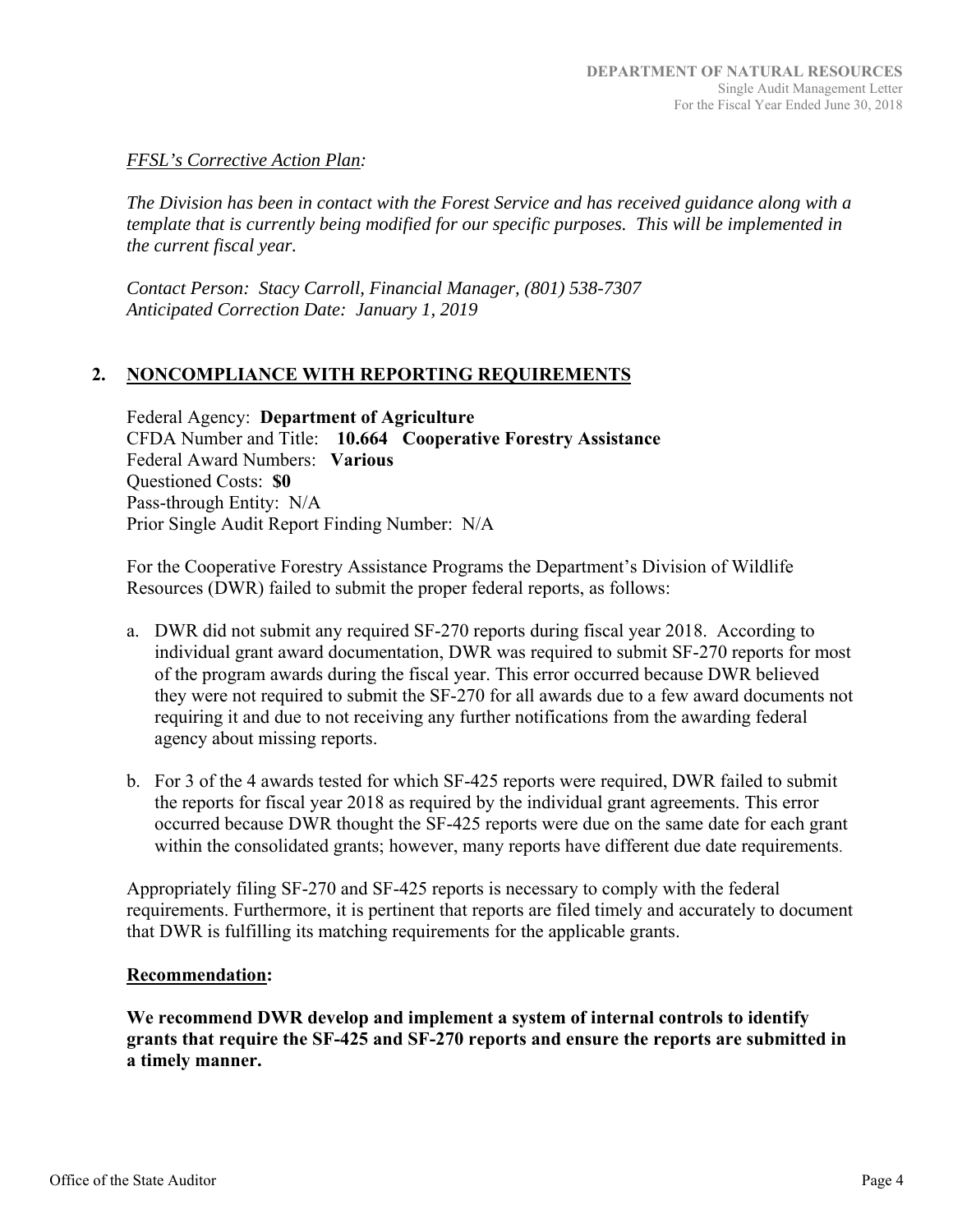#### *DWR's Response:*

*The Utah Division of Wildlife Resources concurs with the audit finding.* 

#### *DWR's Corrective Action Plan:*

*Previous to fiscal year 2018, the Forest Service requested individual invoices rather than an SF-270 form. Due to an over-sight, these forms were not submitted properly as we continued to submit invoices to receive payment. We will rectify this problem by including the agreements associated with this award on our tracking spreadsheet.* 

*Contact Person: Cathy Norris, Financial Analyst, (801) 538-4741 Anticipated Correction Date: January 1, 2019* 

# **3. NO INDEPENDENT REVIEW OF FEDERAL REPORTS AND MATCHING REQUIREMENTS**

Federal Agency: **Department of Agriculture**  CFDA Number and Title: **10.664 Cooperative Forestry Assistance**  Federal Award Numbers: **Various**  Questioned Costs: **\$0** Pass-through Entity: N/A Prior Single Audit Report Finding Number: N/A

FFSL does not have procedures in place to ensure an independent review is performed of Cooperative Forestry Assistance (CFA) federal reports and matching requirements. This independent review is necessary to prevent and detect errors in reported amounts and deficiencies in matching requirements. This occurred because FFSL was unaware of the need for an independent review.

#### **Recommendation:**

# **We recommend FFSL establish an independent review of CFA federal reports and matching requirements.**

#### *FFSL's Response:*

*The Utah Division of Forestry, Fire, and State Lands concurs with the audit finding.* 

#### *FFSL's Corrective Action Plan:*

*Starting in SFY 18, the federal reports and matching reports were prepared by the Division of FFSL's Financial Analyst and reviewed by the Financial Manager.* 

*Contact Person: Stacy Carroll, Financial Manager, (801) 538-7307 Anticipated Correction Date: Completed.*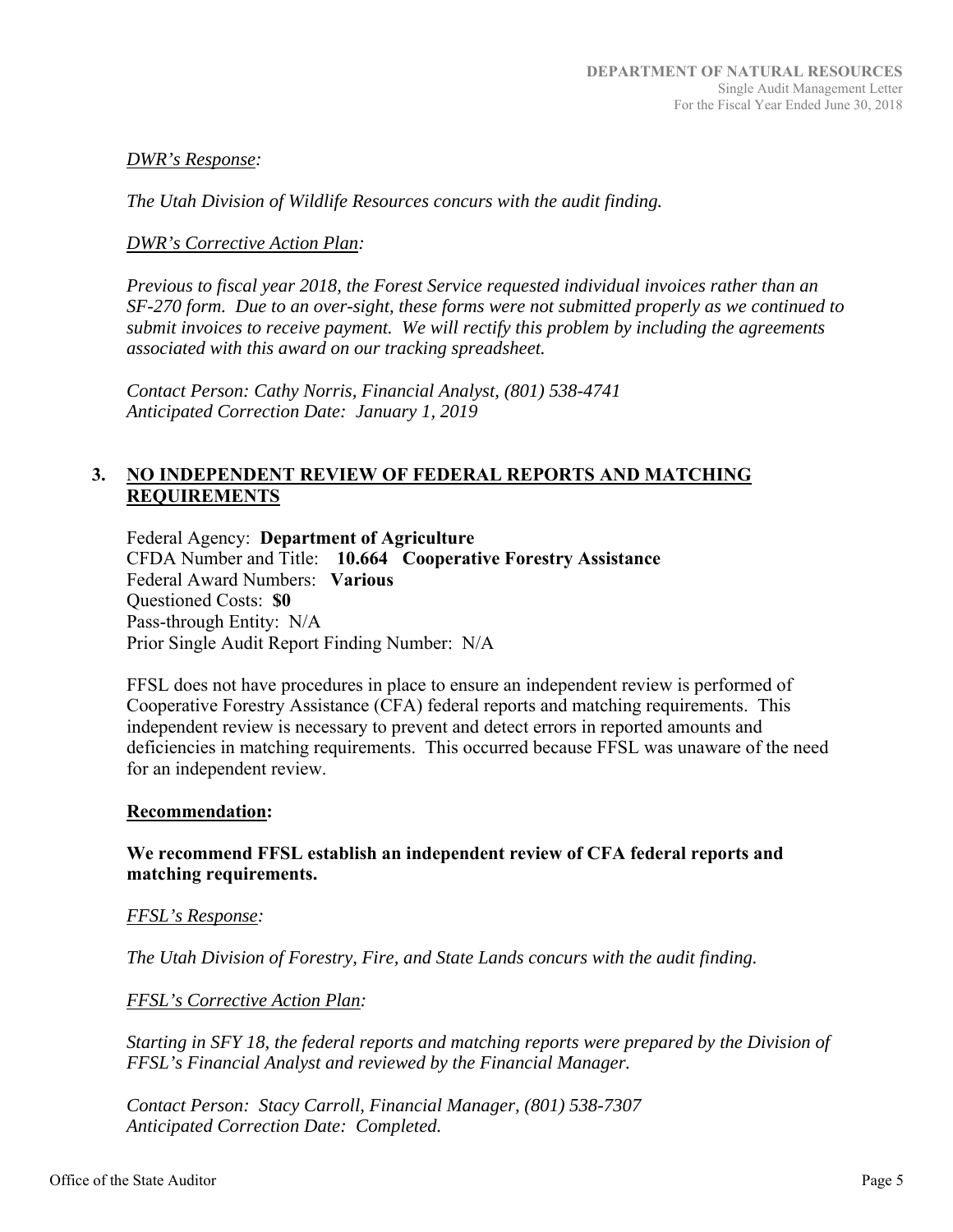# **4. INADEQUATE INTERNAL CONTROLS OVER CASH DRAWS**

Federal Agency: **Department of Agriculture**  CFDA Number and Title: **10.664 Cooperative Forestry Assistance**  Federal Award Numbers: **Various**  Questioned Costs: **\$0** Pass-through Entity: N/A Prior Single Audit Report Finding Number: N/A

We noted the following weaknesses related to cash draws at the Department:

- a. Neither FFSL nor DWR have performed independent reviews over cash draws. Lack of an independent review over cash draws could result in errors occurring without detection.
- b. FFSL performs a draw down of federal funds only on an annual basis. While drawing down funds on an annual basis does not result in inappropriate advances of federal funds, more frequent draws would improve the management of State cash balances.

#### **Recommendation:**

**Prior to drawing down federal funds, we recommend DWR and FFSL perform independent reviews over cash draws for propriety and ensure that cash draws are performed in a timely manner.** 

#### *FFSL's Response:*

*The Utah Division of Forestry, Fire, and State Lands concurs with the audit finding.* 

#### *FFSL's Corrective Action Plan:*

*During the FY18 close-out process, the Financial Manager and the Financial Analyst prepared and reviewed each other cash draws and starting in FY19 the Division will begin preparing a quarterly federal draws.* 

*Contact Person: Stacy Carroll, Financial Manager, (801) 538-7307 Anticipated Correction Date: Completed* 

#### *DWR's Response:*

*The Utah Division of Wildlife Resources concurs with the audit finding.* 

#### *DWR's Corrective Action Plan:*

*As indicated above, we don't draw down funds for this agreement. Payment is made via wire transfer from the Forest Service after invoices (now SF-270 forms) are submitted and reviewed. Previously, we had not had a second person verify the amounts submitted for payment previous*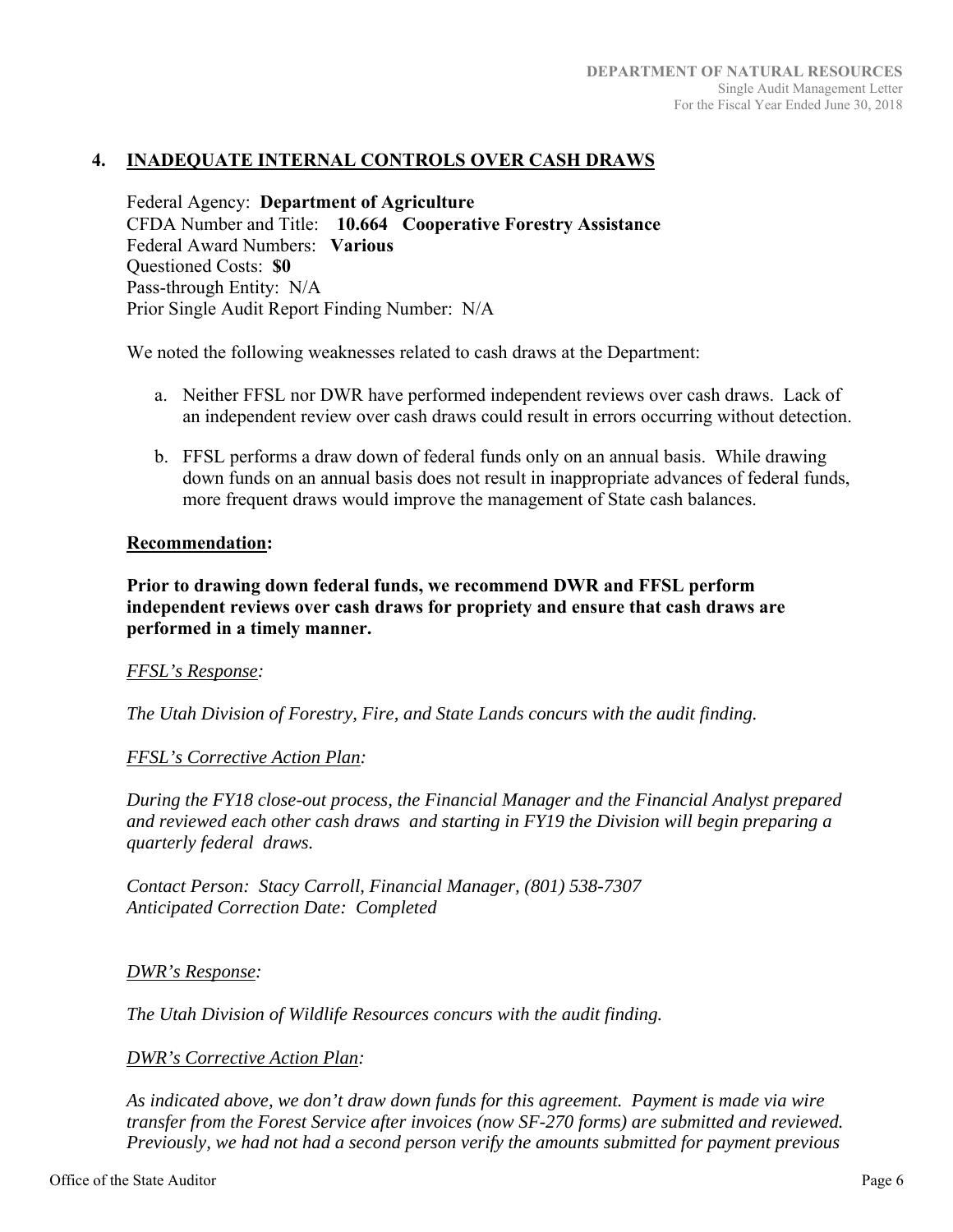*to having the invoices sent. We will include this agreement on our tracking spreadsheet as one that needs to be reviewed before SF-270's are sent for payment. The spreadsheet will also be attached to the CR as backup documentation as to how the draw amount was determined.* 

*Contact Person: Cathy Norris, Financial Analyst, (801) 538-4741 Anticipated Correction Date: January 1, 2019* 

# **5. INADEQUATE INTERNAL CONTROLS OVER SUSPENSION AND DEBARMENT**

Federal Agency: **Department of Agriculture**  CFDA Number and Title: **10.664 Cooperative Forestry Assistance**  Federal Award Numbers: **Various**  Questioned Costs: **\$0** Pass-through Entity: N/A Prior Single Audit Report Finding Number: N/A

For the Cooperative Forestry Assistance program, FFSL does not have adequate internal controls to ensure that all potential subrecipients or vendors involved in covered transactions are neither suspended nor debarred from receiving federal funds. Per federal regulations (2 CFR 180), a non-federal agency is required to establish internal controls to ensure it either 1) includes an appropriate suspension and debarment clause in the contract with the entity, 2) collects a certification from the entity, or 3) checks for excluded parties in the System for Award Management (SAM) maintained by General Services Administration (SAM.gov website). This error occurred because FFSL staff were unaware of suspension and debarment requirements. Failure to implement controls over suspension and debarment could result in violation of federal grant requirements by entering into a covered transaction with an entity who is suspended or debarred, resulting in improper payments.

#### **Recommendation:**

# **We recommend FFSL establish a system of controls to ensure that entities involved in a covered transaction are neither suspended, nor debarred.**

#### *FFSL's Response:*

*The Utah Division of Forestry, Fire, and State Lands concurs with the audit finding.* 

#### *FFSL's Corrective Action Plan:*

*The Division has been in contact with the Forest Service and has received guidance along with a template that is currently being modified for our specific purposes. It is our intention to include as part of our award terms and condition and be implemented in the current fiscal year.* 

*Contact Person: Stacy Carroll, Financial Manager, (801) 538-7307 Anticipated Correction Date: January 1, 2019*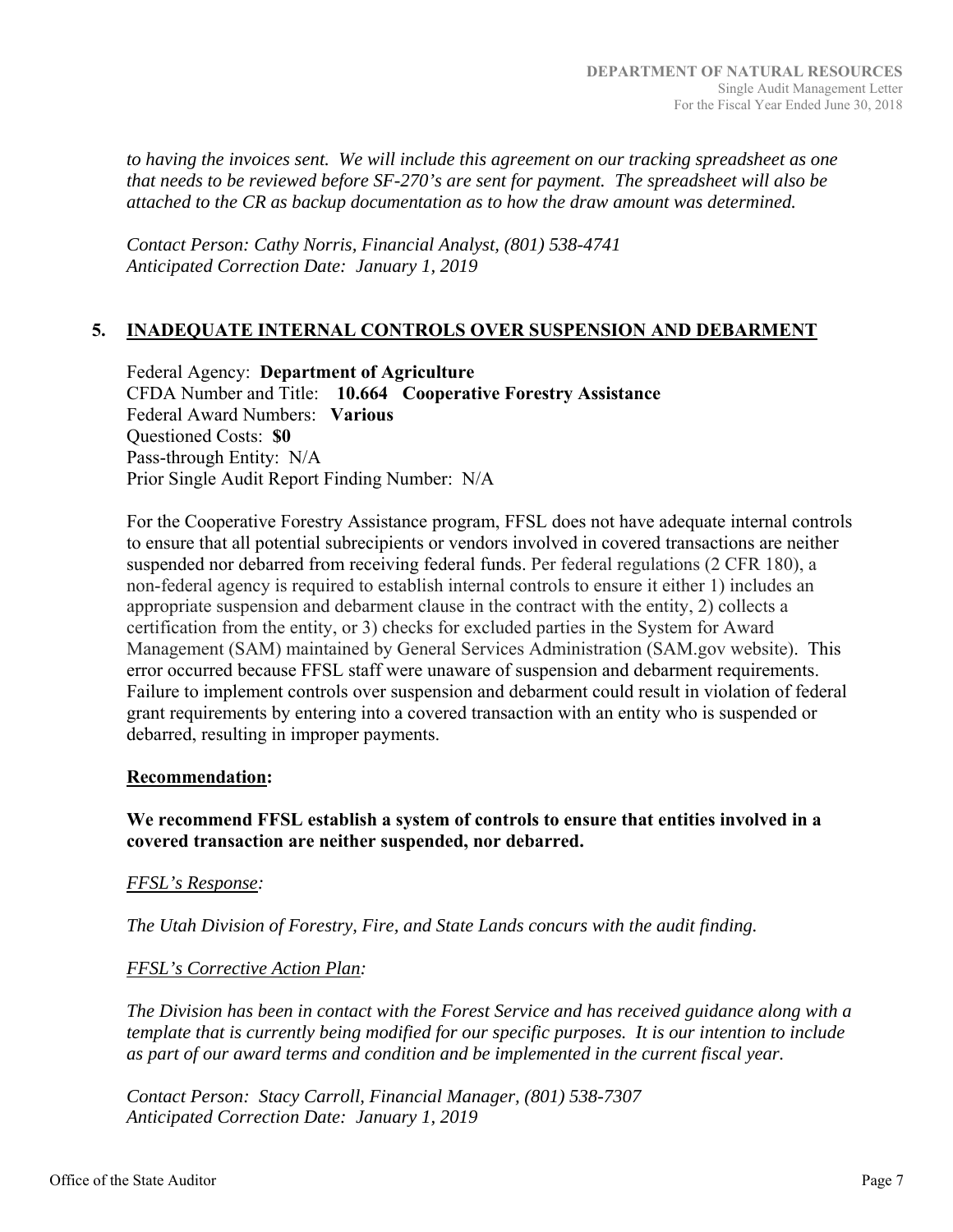#### **6. BACKDATING OF TRANSACTIONS FOR PERIOD OF PERFORMANCE**

Federal Agency: **Department of Agriculture**  CFDA Number and Title: **10.664 Cooperative Forestry Assistance**  Federal Award Numbers: **16-PA-11040700-031**  Questioned Costs: **\$0** Pass-through Entity: N/A Prior Single Audit Report Finding Number: N/A

We tested 10 transactions for compliance with period of performance requirements, and noted 3 transactions where the expenditures were incurred after the period of performance of the contract with the U.S. Forest Service had ended. Upon further inquiry, we found that DWR had appropriately requested an extension of the contract period from the Forest Service to enable charging the transactions to the federal program. Rather than extending the contract as requested, the Forest Service, through subsequent emails, instructed DWR to backdate the transactions to a time period within the period of performance and indicated they would then approve the transactions. We acknowledge that DWR took appropriate actions to request approval to charge the funds after the period of performance. However, backdating transactions to circumvent accounting policies or regulations is not an appropriate practice. Because DWR appropriately requested and received approval for the transactions, we have not questioned any costs**.** 

#### **Recommendation:**

**We recommend DWR not inappropriately backdate transactions, even upon request from the federal granting agency. The Office of the State Auditor will also communicate directly with the U.S. Forest Service to recommend they not request agencies to backdate transactions in order to circumvent policies or regulations.** 

#### *DWR's Response:*

*The Utah Division of Wildlife Resources concurs with the audit finding.* 

#### *DWR's Corrective Action Plan:*

*We agree that we should not back date transactions. With approval and documentation from the Forest Service we opted to make a one time exception. Based on the results of this audit, we agree this is inappropriate and will not allow this to occur again.* 

*Contact Person: Cathy Norris, Financial Analyst, (801) 538-4741 Anticipated Correction Date: January 1, 2019*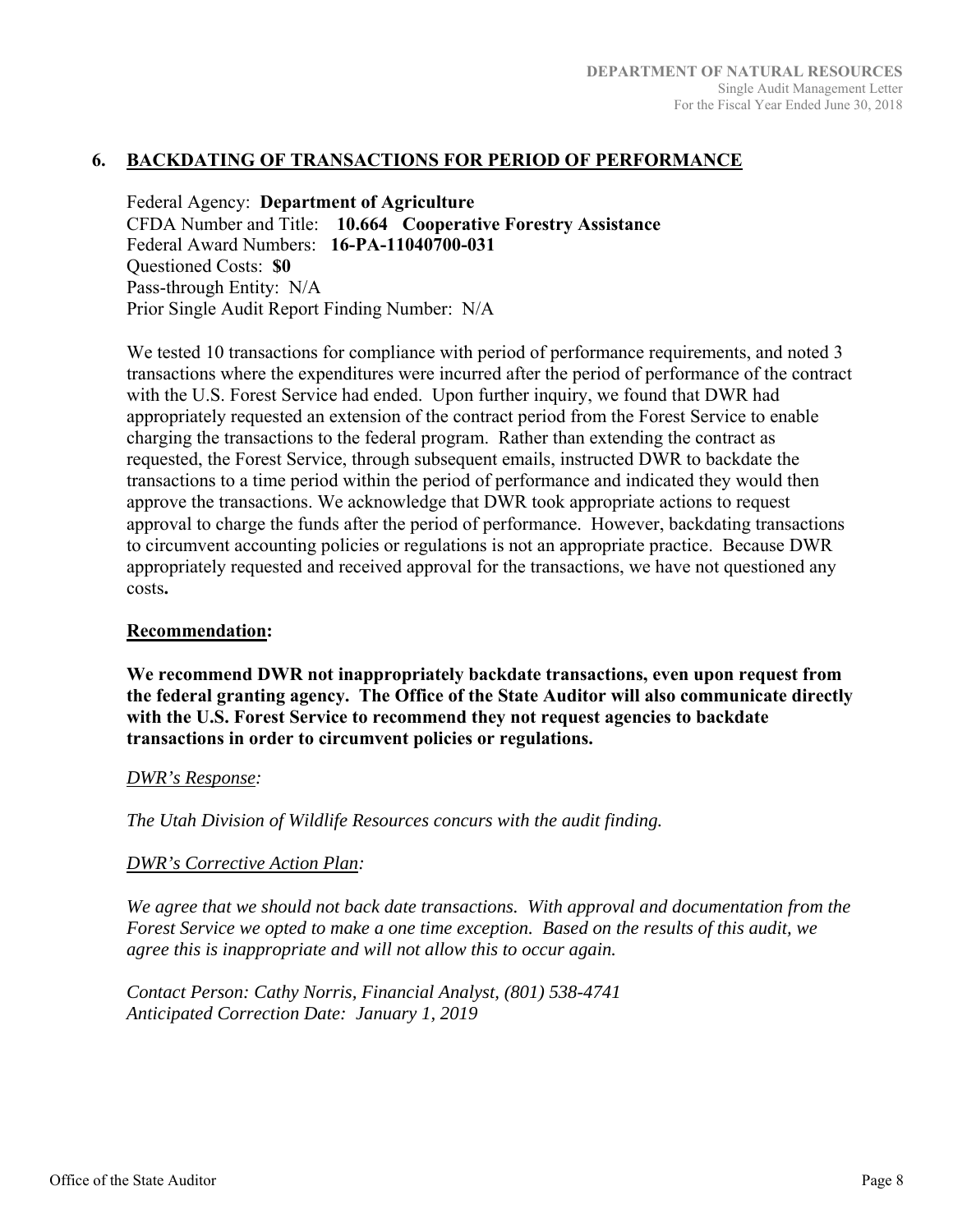# **7. INADEQUATE CONTROLS OVER ALLOCATION OF LEAVE BALANCES**

Federal Agency: **Department of Agriculture**  CFDA Number and Title: **10.664 Cooperative Forestry Assistance**  Federal Award Numbers: **Various**  Questioned Costs: **\$0** Pass-through Entity: N/A Prior Single Audit Report Finding Number: N/A

In cases where employees worked on more than one activity, FFSL did not equitably allocate the hours charged for leave taken (e.g. annual leave, sick leave, holidays, etc.) to all of the activities on which the employees had worked. Instead, leave was charged exclusively to the State and not to the applicable federal programs. As required by 2 CFR section 200.431, the cost of fringe benefits in the form of regular compensation paid to employees during periods of authorized absences from the job should be equitably allocated to all related activities. This error occurred because the payroll system charges leave taken to a predetermined account coding and FFSL has no process to subsequently review, and allocate where necessary, leave charges to the actual activities on which the employees had worked. Failure to properly allocate leave costs may result in inequitable charges to all related activities, including federal programs. Since leave costs were charged exclusively to the State, we noted no reportable noncompliance for any of the major federal programs tested and will not question any costs.

#### **Recommendation:**

**We recommend FFSL implement appropriate procedures and internal controls to ensure that leave costs are equitably allocated to all related activities in accordance with 2 CFR section 200.431. We also recommend FFSL calculate the leave allocations and charge the federal programs for their fair share of leave taken for all prior fiscal years to the extent that federal program funds are still available.** 

#### *FFSL's Response:*

*The Utah Division of Forestry, Fire, and State Lands concurs with the audit finding.* 

#### *FFSL's Corrective Action Plan:*

*Starting in FY19, FFSL has begun allocating leave monthly to federal programs. This will ensure that our quarterly draws are accurate.* 

*Contact Person: Stacy Carroll, Financial Manager, (801) 538-7307 Anticipated Correction Date: Completed*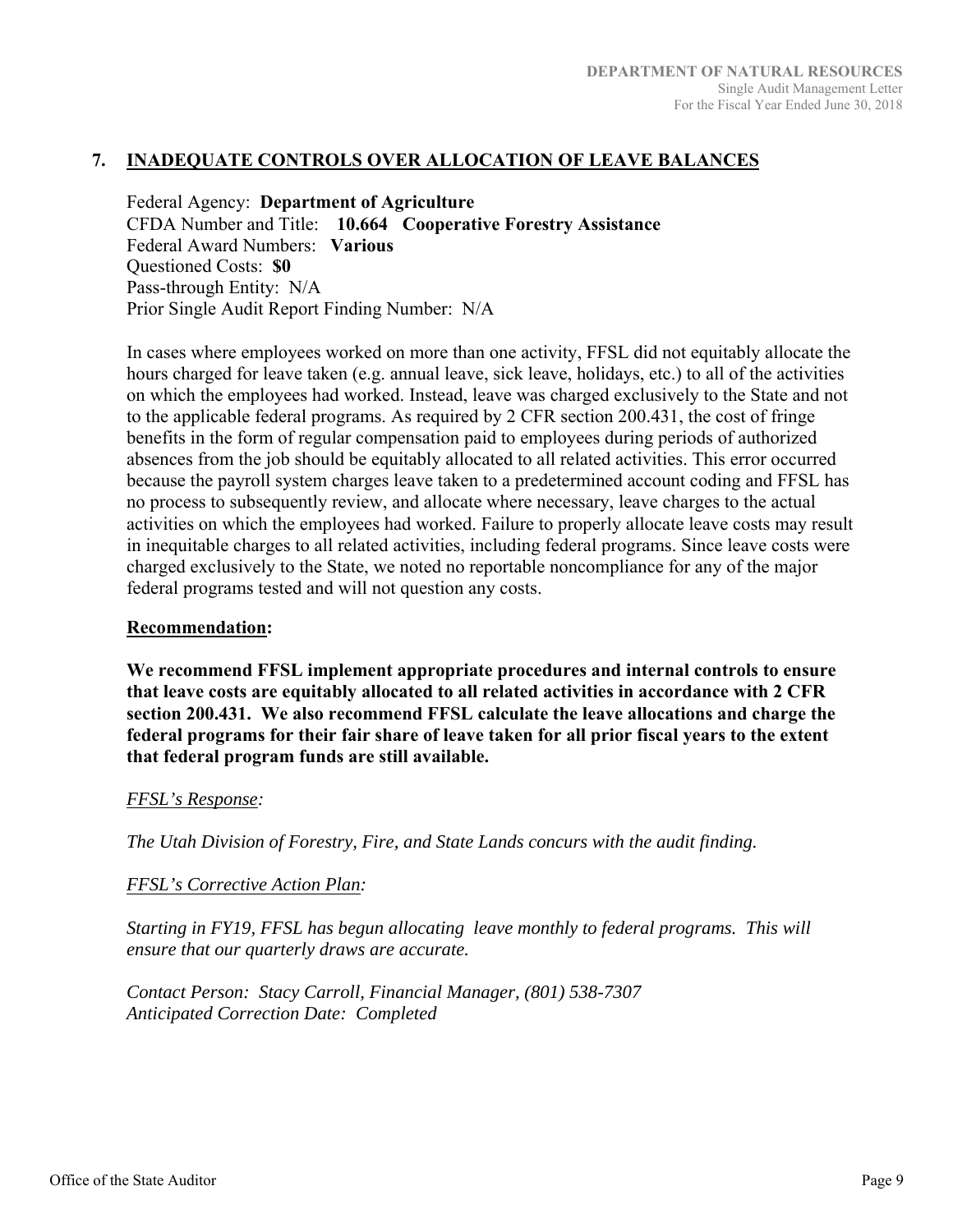# **8. INADEQUATE CONTROLS OVER CAPITAL ASSET INVENTORY**

Federal Agency: **Department of the Interior, Bureau of Land Management**  CFDA Number and Title: **15.605 Sport Fish Restoration** 

**15.611 Wildlife Restoration and Basic Hunter Education**  Federal Award Numbers: **Various**  Questioned Costs: **\$0** Pass-through Entity: N/A Prior Single Audit Report Finding Number: N/A

DWR did not perform a proper capital asset inventory during fiscal year 2018. Per federal regulations (2 CFR 200.313(b)), DWR is required to follow all state policies regarding the use, management, and disposition of equipment acquired under a federal award. State policies (FIACCT 09-16\_02) require the inventory to be made annually by someone who does not have custodial or record keeping responsibilities over the assets. DWR did not complete the capital asset inventory during fiscal year 2018 and, based on our inquiry, the inventory procedures are not typically performed by a person who does not have custodial responsibilities over assets. Failure to complete the capital asset inventory process on an annual basis by non-custodial personnel can result in equipment which is susceptible to loss, theft, or damage without detection.

#### **Recommendation:**

**We recommend DWR comply with State policy and procedures by performing the capital asset inventory on an annual basis and by ensuring that the inventory is performed by individuals without custodial or record keeping responsibilities over the assets.** 

#### *DWR's Response:*

*The Utah Division of Wildlife Resources concurs with the audit finding.* 

#### *DWR's Corrective Action Plan:*

*Due to turnover within the Division, a new person became responsible for the asset inventory. As such, there was a delay in this process and the reconciliation did not occur during FY'18. With additional employee training we plan on correcting this problem and performing an annual reconciliation starting with FY'19.*

*Additionally, DWR has identified that all inventory reconciliations will occur in Dec/Jan each fiscal year, instead of April which is a very busy time to complete the physical inventory.* 

*Contact Persons: Kali Cochran, Financial Analyst, (801) 538-4825 Linda Braithwaite, Financial Manager, (801) 538-4853 Anticipated Correction Date: January 1, 2019*